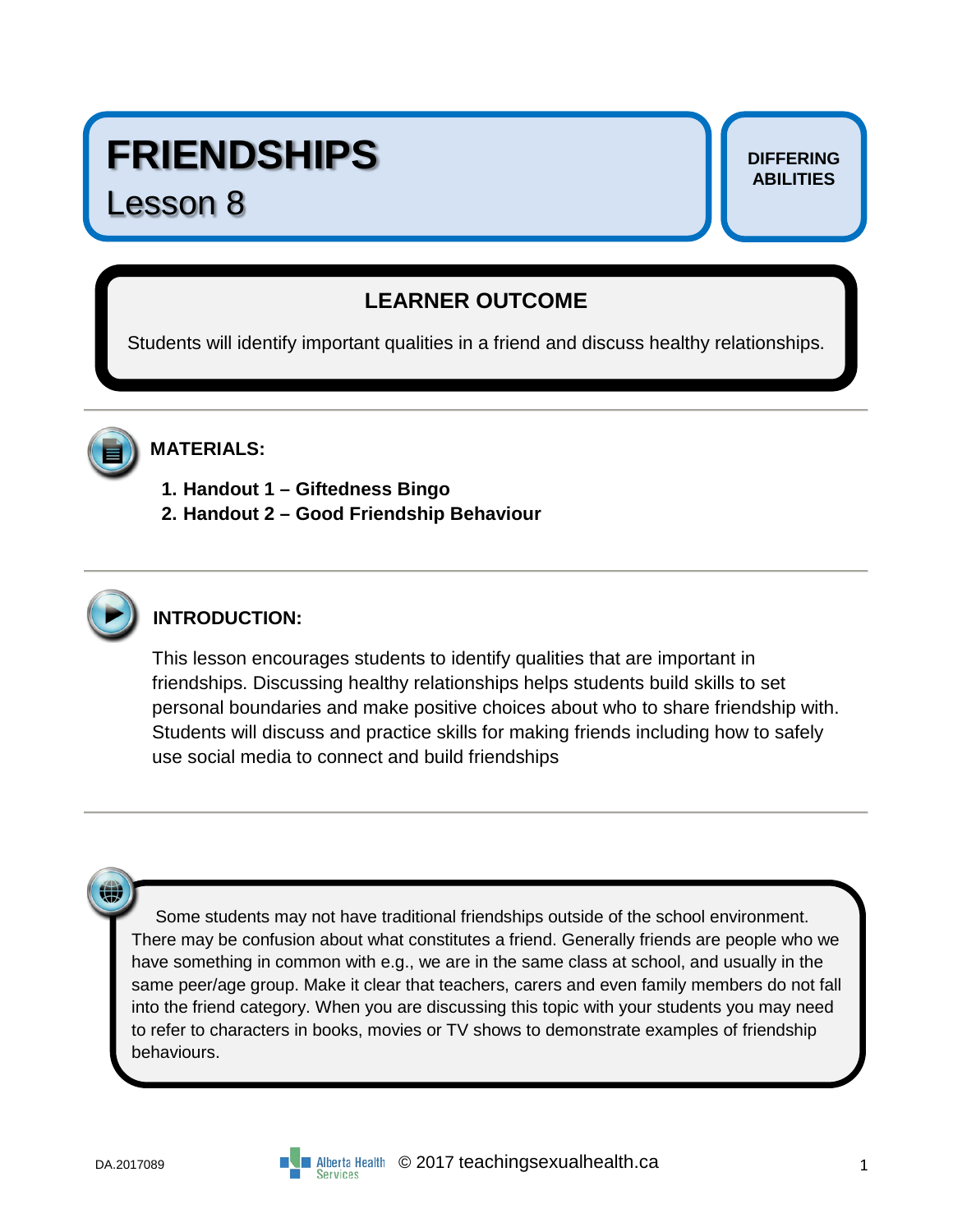

嫐

### **APPROACHES/STRATEGIES:**

### **A. GROUND RULES**

Ensure ground rules are established before beginning this lesson. For classes that have already established ground rules, quickly reviewing them can promote a successful lesson.

Sexual health education occurs most effectively in a classroom where there is a mutual feeling of trust, safety and comfort. Having Ground Rules in place can be a very successful way to facilitate a positive classroom environment. Click [here](https://teachingsexualhealth.ca/teachers/sexual-health-education/understanding-your-role/get-prepared/ground-rules/) for more information on how to set up ground rules.

#### **B. WHAT MAKES A GOOD FRIEND? – GIFTEDNESS BINGO ACTIVITY**

This activity is an interactive way to encourage students to think about what qualities make a good friend. Students are to name one student for each gift/quality given on the card and to name every student at least once.

- 1. Distribute Handout 1: **Giftedness Bingo** to each student.
- 2. Have the students interview each other to find out what qualities they have that are included on the **Bingo Card**. They should write the student's initials in the box that describes his / her gifts. The students should not compare their bingo cards.
- 3. Ask students not to mark the same person's initials in more than 2 boxes (depending on class size).
- 4. Debrief with the class using the following questions:
	- a. Did you find out anything new about your classmates?
	- b. Did you find out something new about yourself?
	- c. How did it make you feel to be noticed for your gifts?

#### **C. GOOD FRIENDS ARE……..**

Many different qualities draw people together to get to know each other. In this activity, individuals identify qualities they feel are important in a good friendship.

1. Introduce this topic by brainstorming with your group, "What do you look for in a good friend?" List these qualities on the board. If the students are unable to come up with a list, then provide a list for them.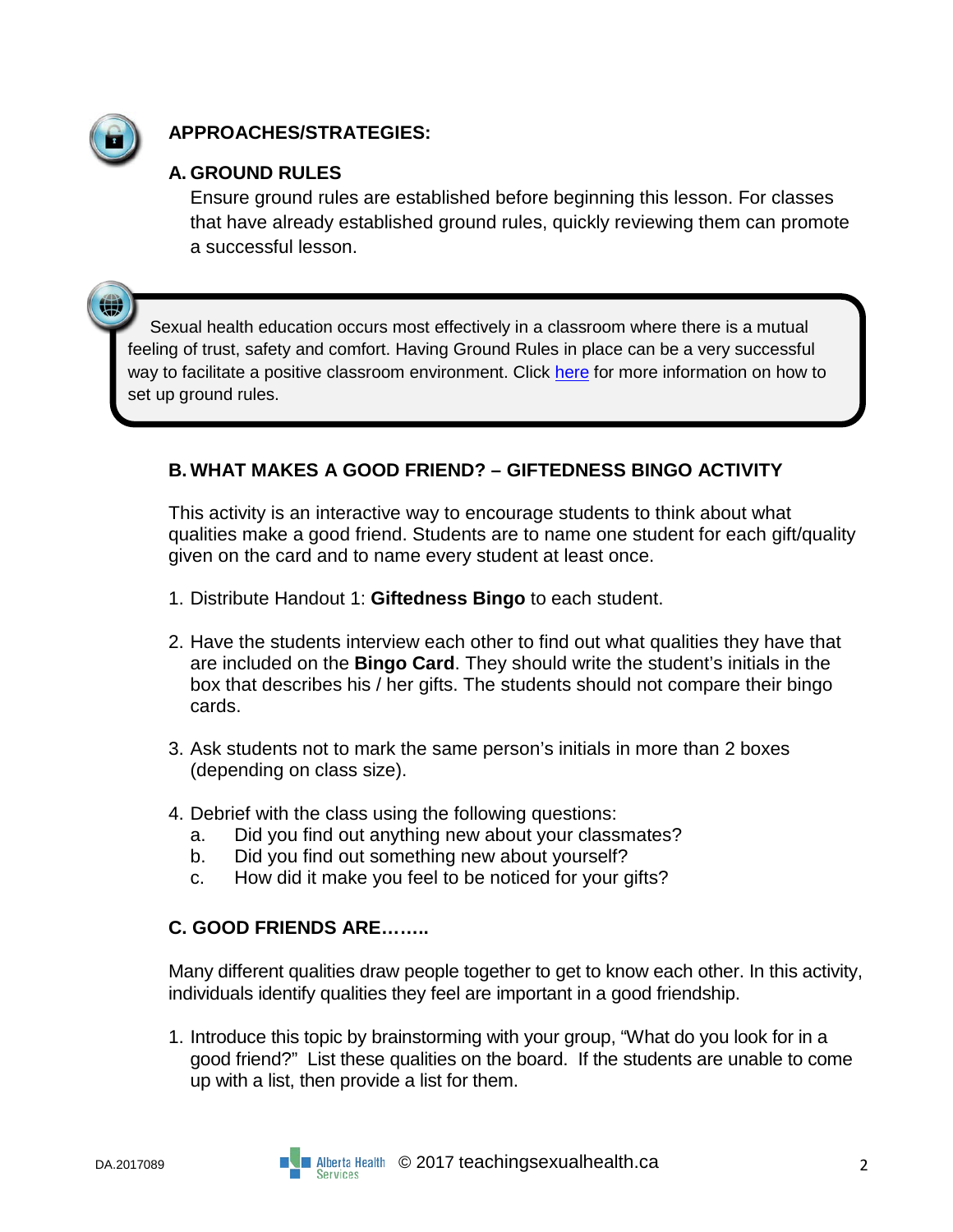| <b>Good Friends Are:</b> |                      |           |  |  |  |
|--------------------------|----------------------|-----------|--|--|--|
| Considerate              | Dependable           | Generous  |  |  |  |
| Honest                   | Kind                 | Loyal     |  |  |  |
| Sincere                  | <b>Unselfish</b>     | Funny     |  |  |  |
| Accepting                | Cooperative          | Energetic |  |  |  |
| Genuine                  | <b>Good Listener</b> | Helpful   |  |  |  |
| Patient                  | <b>Shares</b>        | Reliable  |  |  |  |
| Trustworthy<br>i.        | Understanding        |           |  |  |  |

- 2. Ask your students to talk about specific times when someone has shown one or more of these qualities to them.
- 3. Discuss with the group what they feel is the single most important quality.
- 4. Have the students quietly think to themselves if they have that single most important quality in being a friend to others.

#### **D. CONTACTING A FRIEND – SKILL BUILDING ACTIVITY**

- 1. Brainstorm with your students:
	- a. How do you know when a person wants to be your friend?
	- b. How do you know when a person does not want to be your friend?
	- c. How can you ask a friend for their phone number?
	- d. What would you say to start the phone call or text?
- 2. Using 2 old phones, role-play with another adult on how you would start a conversation on the telephone. Then invite your students to take part in a role-play as well.
- 3. Continue with the discussion:
	- a. While on the telephone, how would you ask a friend to join you for an activity?
	- b. If a friend says "yes", then what?
	- c. If a friend says "no", what does that mean? How would you answer? Can you still be friends with that person?
	- d. How do you end the phone call?
- 4. There are unspoken rules about contacting a friend on the phone or through social media. Brainstorm with your students about the social etiquette of calling/texting/messaging someone on Facebook, twitter, etc.
	- a. When calling a friend on the telephone, what should be the limit on the number of phone calls/texts you make in a day?
	- b. When is it too late in the day to call/text a friend?
	- c. When is it too early in the morning to call/text a friend?
	- d. Are there times in the day that are not good to call/text a friend? (for instance, dinner time)
	- e. Does it make a difference what time it is if it is on Tuesday or on Saturday?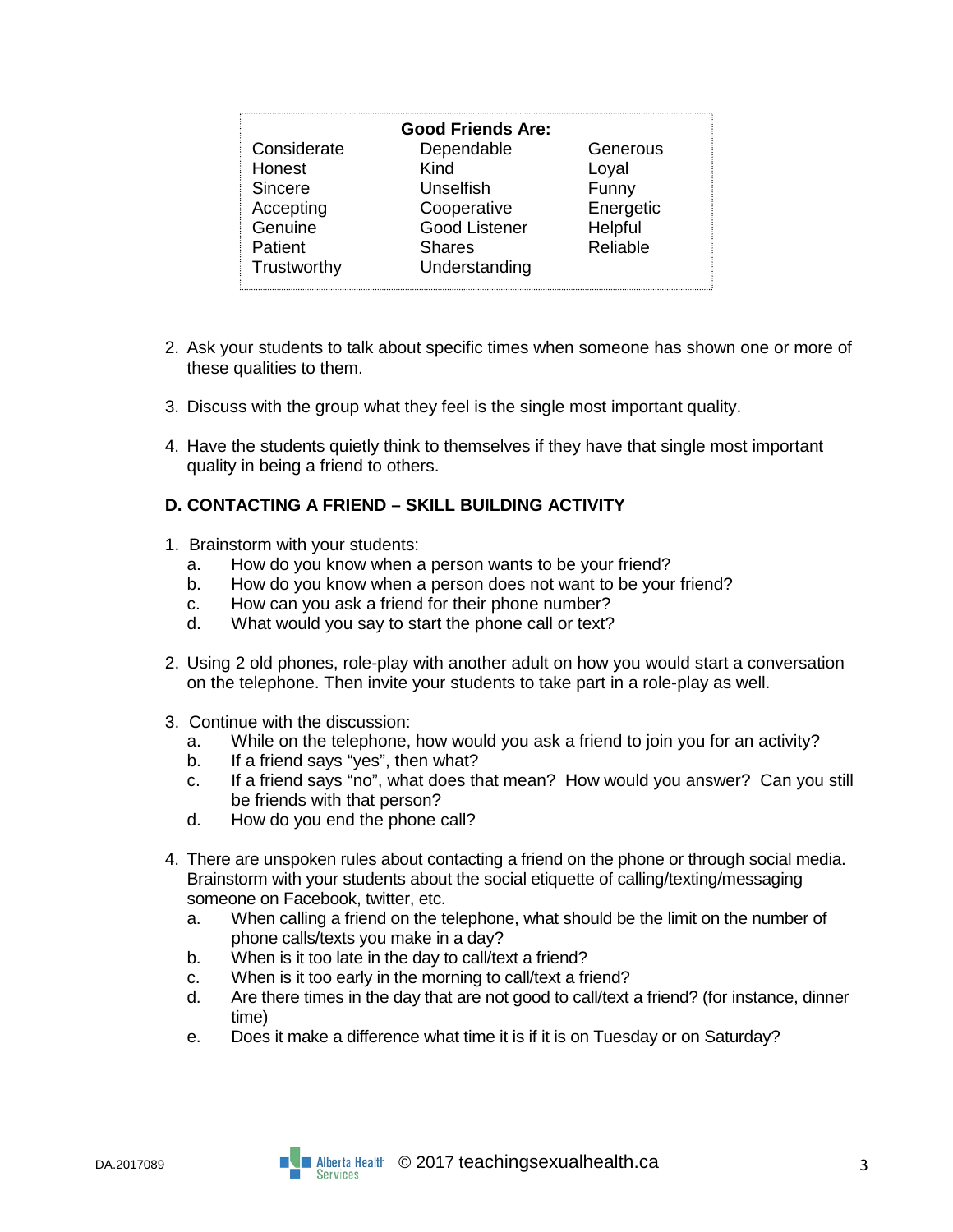To find out more information on how students can safely use social media to connect and build relationships visit: [http://mediasmarts.ca/.](http://mediasmarts.ca/)

#### **E. TIPS TO MAKE A FRIEND**

- 1. Have students develop a postcard / poster / podcast that tells new students where they can meet people. They should include activities in their school and community.
- 2. Before your students develop their flyers, brainstorm with your students to assist them in creating them:
	- a. How does it feel when you are in a new place? For instance if you are new to a class, school or neighborhood, what are your feelings?
	- b. Where would you go to make new friends in our school? Your community?
	- c. In our school, what activities can you do to meet people?
	- d. What is available in our community to help people meet new friends?

#### **F. GOOD FRIENDSHIP BEHAVIOUR - SCENARIOS**

Have students participate in a Think-Pair-Share Cooperative Learning Activity to discuss good friendship behaviour. Some may need an adult to work with their pair to problem solve. Stress that good friendship behaviour does not mean accepting a person's behaviour no matter what.

- 1. Cut up the list of scenarios found on **Handout 2: Good Friendship Behaviour**, and put them in an envelope.
- 2. Have pairs of students pick a scenario from the envelope and give them time to discuss and write down their thoughts or ideas about the scenario.
- 3. Then have the pair share their ideas with the whole group. Have the group question one another to ensure complete understanding.
- 4. If time permits, the group can pick one of the scenarios and act out a role-play with the ideas they have generated.
- 5. Debrief with the class after each role-play:
	- a. Was this a positive or harmful way to deal with the situation?
	- b. Is it easy or hard to make some of these choices with friends?
	- c. What would you do (or where would you go) if you wanted help on a choice or if you make a bad choice and needed help?

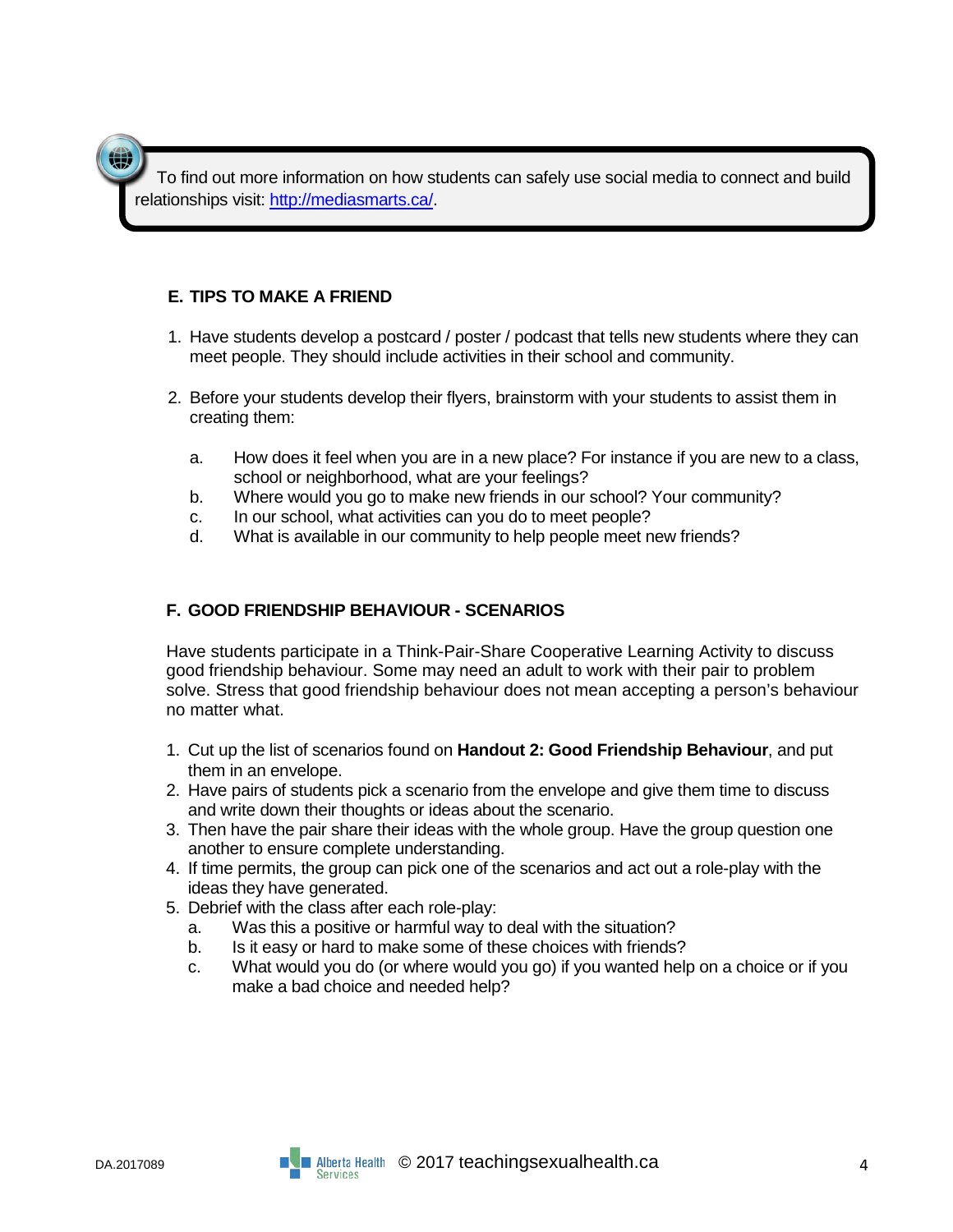#### **G. EXTENSION ACTIVITY (SCHOOL OR HOME): TELEVISION SHOW FRIENDSHIPS**

- 1. Have students watch a television program with their families.
- 2. Together, have them write about one of the characters.
- 3. Is that person a good friend to any of the other characters? Explain.
- 4. Would you like to have this character for a friend? Why or why not?

#### **H. EXTENSION ACTIVITY: FRIENDSHIP LANTERNS**

The Friendship Lantern was inspired by the International Peace Lantern Exchange Project, which encourages children to create, exchange and float lanterns to promote world peace. This version, which is somewhat different, can be made to catch the beauty of light, which can symbolize friendship.

Materials: poster board / paper, art tissue paper, scissors and glue.

Have each student create his / her friendship lantern using the instructions below.

a. Hold a rectangular piece of paper horizontally.



- b. Fold the 2 long sides over towards the middle.
- c. Cut out shapes along the folded edges, creating openings in the paper.



- d. Open flat. Glue pieces of art tissue paper to cover the openings. Overlapping these will create new colours when the light shines through.
- e. Turn over and decorate the lantern with their images and thoughts of friendship. You might include the statement: HOW TO BE A GOOD FRIEND.
- f. To assemble, just glue short sides together, making a circular shape. For a handle, glue two ends of a strip of paper to the inside, at the top.
- g. Hang in a window or near a light to see the beautiful colours of the Friendship Lanterns.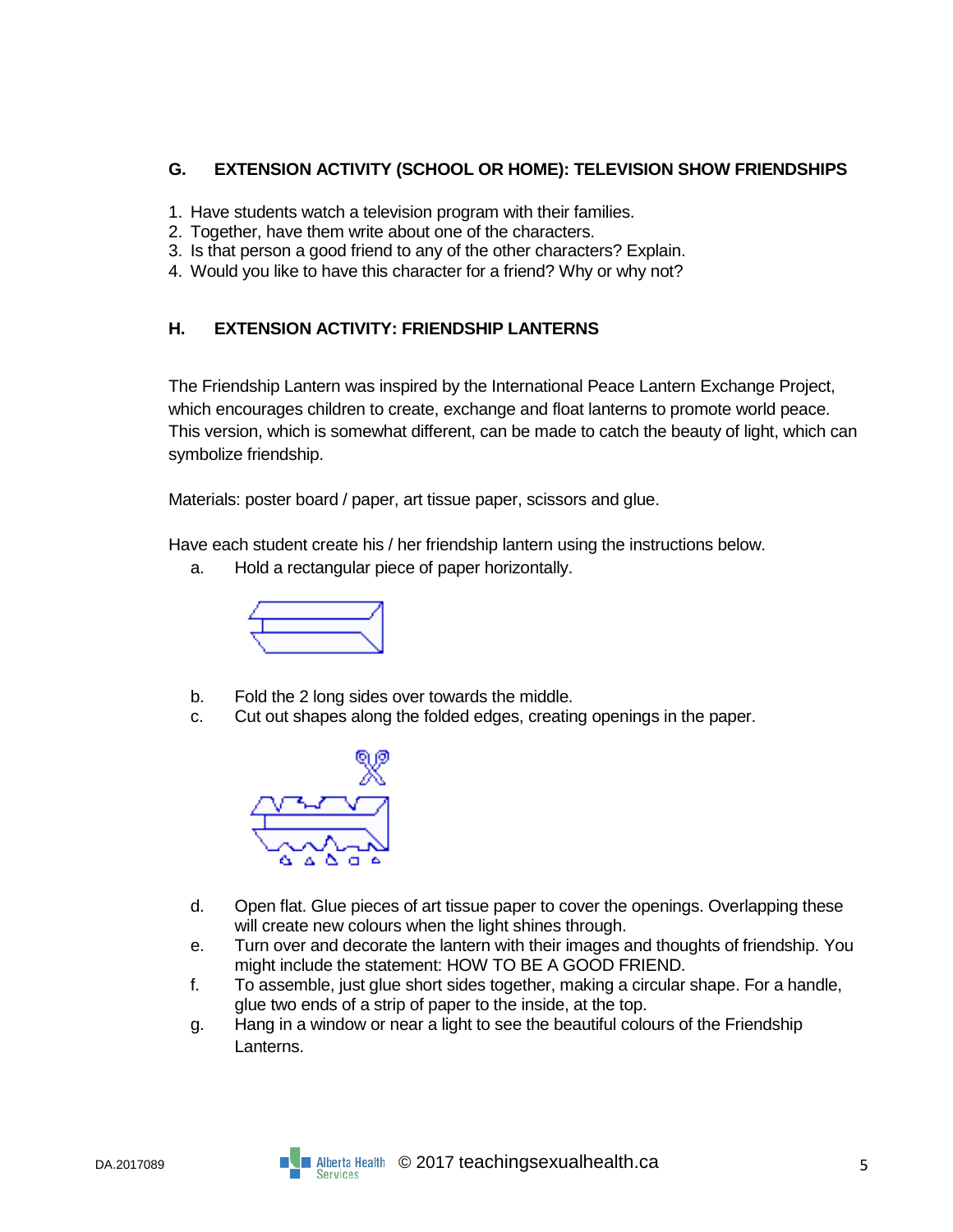

(4)

#### **QUESTION BOX**

Have students fill out questions and address them next class.

The process of asking questions is an important learning activity that helps students clarify and validate information being presented. Question Box is a method of individualized instruction which has been proven to enhance learning. Click [here](https://teachingsexualhealth.ca/teachers/sexual-health-education/responding-to-student-questions/) for more information on how to use the question box.

#### **SELF REFLECTION**

During the lesson, were:

- Ground rules being followed?
- Good practices established regarding group work and discussion?

What will you change for future classes with this group? What will you change for future use of this lesson?

#### **STUDENT ASSESSMENT**

During the lesson, did students:

#### **Knowledge:**

Identify qualities that are important in a friendship?

#### **Skills:**

- Work together to brainstorm examples of good friendship behaviour?
- Practice skills needed to develop and maintain friendships?
- Demonstrate appropriate listening and speaking skills during class discussion?

#### **Attitudes:**

- Develop concern for friends' and others' wellbeing?
- Appreciate the benefits of a healthy relationship?

Champagne, M.P. and Walker-Hirsch, L. (1993). *Circles I: Intimacy & Relationships Revised Edition.* James Stanfield Company, Inc.

Peace Pals. *Friendship Lanterns.* Retrieved from <http://www.peacekidz.com/dinopals/project1.htm> Yukon Government (2001). Choices and Changes.

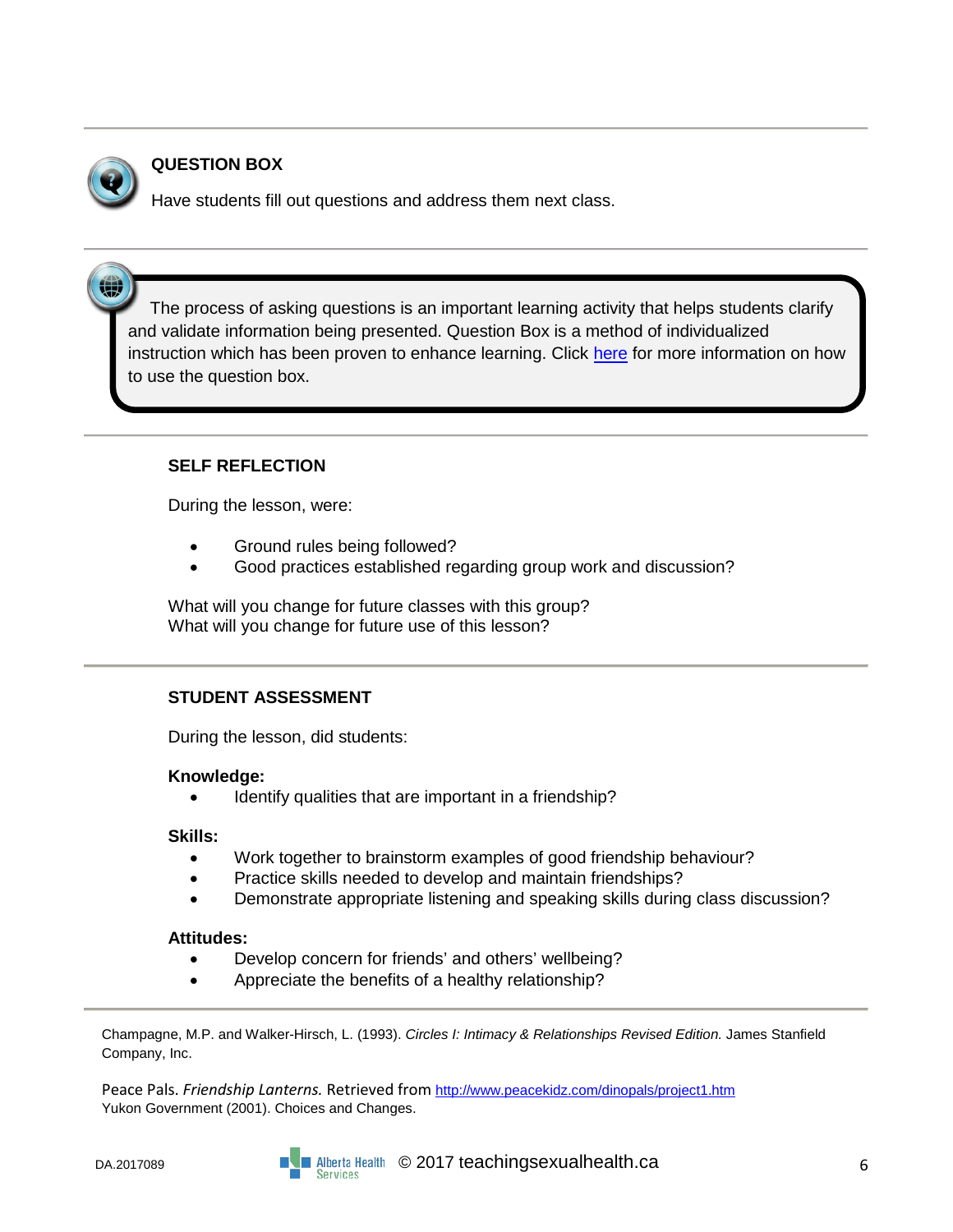# **GIFTEDNESS BINGO**

#### **HOW TO PLAY:**

- 1. Talk to each person in your class to find out which gifts each person has.
- 2. Write the person's initials (or use coloured markers to mark with an X) in the boxes that describes his / her gifts. Try not to mark the same person's initials in more than 2 boxes.
- 3. When you have initials/Xs in the boxes that form any straight line across, down, or diagonally, yell Bingo!

| Has a nice<br>smile          | Enjoys music                                | Is<br>understanding | Has a good<br>imagination   | Is friendly                       |
|------------------------------|---------------------------------------------|---------------------|-----------------------------|-----------------------------------|
| Likes to spend<br>time alone | Cares about<br>how others feel              | Enjoys school       | Helps others                | Likes making<br>crafts            |
| Is kind to<br>others         | Works hard                                  | <b>Free Space</b>   | Likes to play               | Likes phys ed.                    |
| Is artistic                  | Doesn't give up<br>when things<br>are tough | Is a good friend    | Is helpful                  | Likes to dance                    |
| Sees the good<br>in everyone | Is a good<br>speaker                        | Listens well        | Always smiling<br>and happy | <b>Finishes all</b><br>their work |